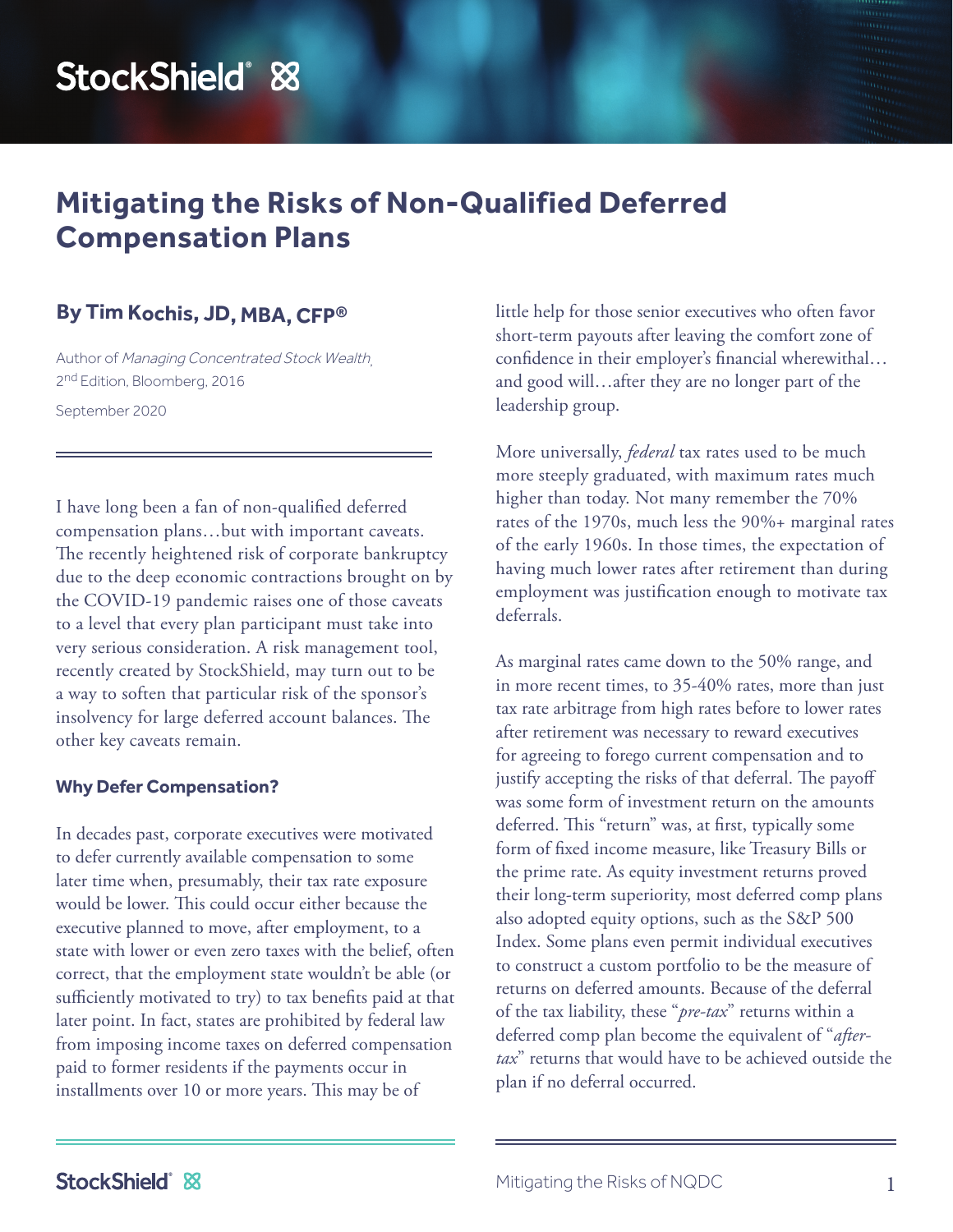#### **Transforming Pre-tax Returns into After-tax Returns**

|                                   | <b>No Deferral</b> | <b>Deferral</b> |
|-----------------------------------|--------------------|-----------------|
| Compensation                      | \$10,000           | \$10,000        |
| Current tax<br>$(38.45\%1.45\%*)$ | (3,845)            | (145)           |
| Net Investable                    | 6.155              | 9,855           |
| 5 years at 4% after-tax           | 7,488              |                 |
| 5 years at 4% pre-tax             |                    | 11,990          |
| Tax at Receipt (37%*)             | N/A                | (4, 436)        |
| Net in 5 years                    | \$7,488            | \$7,554         |

*\* In an ironic twist of tax fortune, the unlimited 1.45% Medicare tax is imposed at the outset, even if the compensation is deferred…but not at the time the deferred amounts are actually paid, making the pre-tax to after-tax advantage even a little better.*

This transformation of pre-tax into after-tax…at no increase in investment risk…is the essential genius of non-qualified deferred compensation plans. If the caveats can be overcome, there is probably no better investment vehicle for executives who have already exhausted their opportunities under qualified plans and IRAs. This is especially true if the deferred comp plan has return options that themselves present diversified exposures to desired components of the executive's overall portfolio. The deferred comp plan, from a diversification perspective, should not stand alone but should be an integral part of the executive's aggregate investment architecture.

: "

*If* the caveats can be overcome, there is probably no better investment vehicle for executives who have already exhausted their opportunities under qualified plans and IRAs.

#### **Higher Future Tax Rates?**

If tax rates at the end of the deferral period are lower, then this already sweet deal becomes even better. But given how low rates are at present and the tone of the current political environment, lower rates in the future seem improbable. If anything, rates could go up. Would that spoil this opportunity? Well, it depends on how soon and how much. As illustrated below, the tolerable future tax rate to "breakeven" between deferring or not deferring is a function of the return opportunities in the plan relative to the returns available on the outside and a function of the length of the deferral.

| <b>Tolerable Future Tax Rates given</b><br>37% Rate Today* |     |      |     |  |
|------------------------------------------------------------|-----|------|-----|--|
| <b>After Tax rates</b><br>available outside<br>the Plan    | 4%  | 4%   | 4%  |  |
| <b>Pre-tax</b> Rates<br>inside the plan                    | 5%  | 7.5% | 10% |  |
| 3 years of deferral                                        | 39% | 43%  | 47% |  |
| 5 years of deferral                                        | 40% | 46%  | 52% |  |
| 10 years of deferral                                       | 43% | 55%  | 64% |  |

*\* Ignoring the 1.45% Medicare tax advantage deferrals enjoy. Taken into account, actual tolerable future rates could be even little higher*

If returns in the plan are modest relative to outside opportunities, not much increase in tax rates would be tolerable. But if the inside return rates are strong and the deferral period is long, tax rates would have to rise a lot before this concern becomes a significant barrier to participation. Not many executives fear marginal rates returning to the 60% territory.

#### **Payment Risks**

**"** 

Let's put one of these payment risk caveats quickly to the side. That is the risk of the employer's unwillingness to make payment. This rarely occurs but the risk

Mitigating the Risks of NQDC 2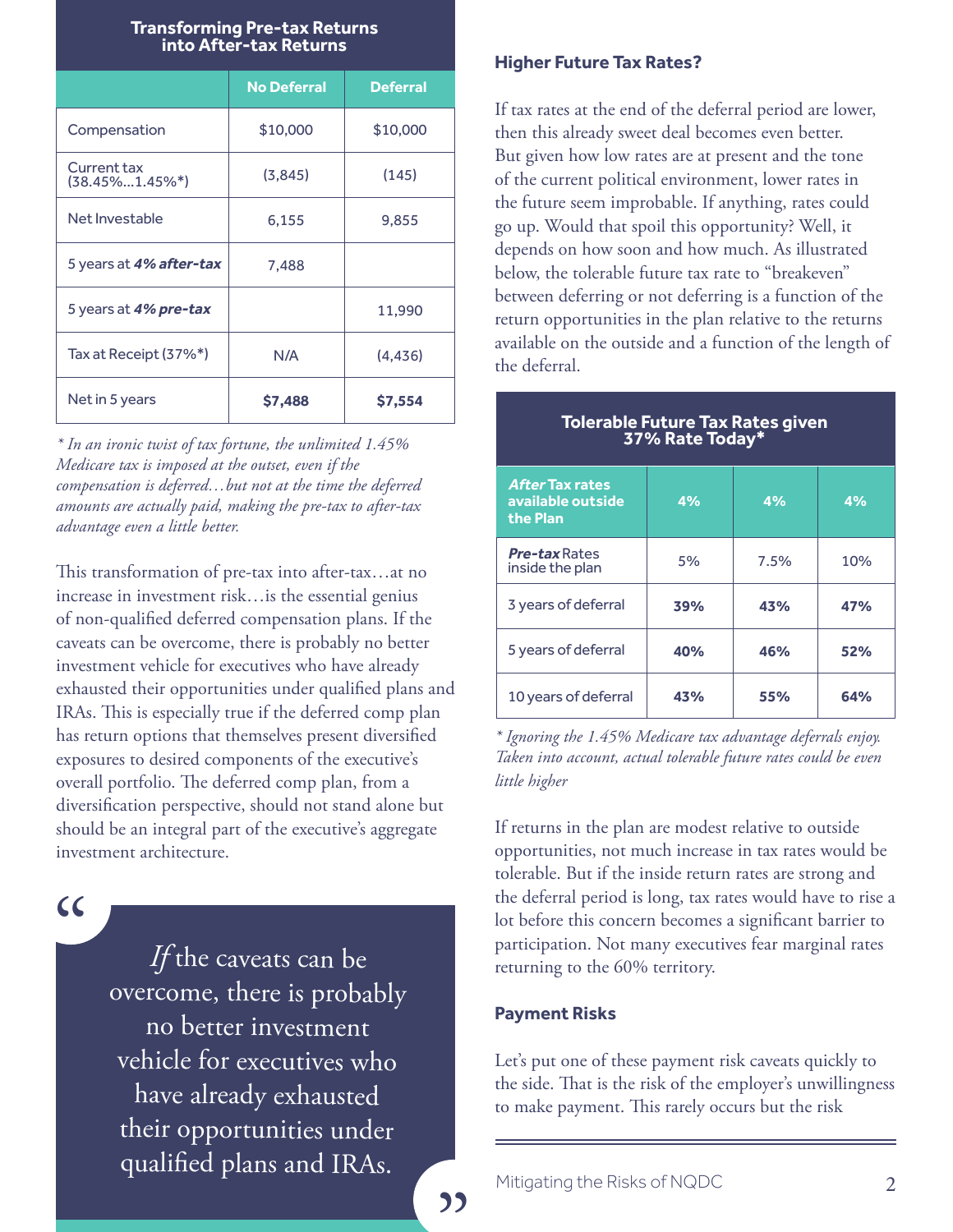is real, especially with very long deferrals during which there has been a change in control, especially an "unfriendly" one. While there is a contractual obligation to pay, employers can make collection an expensive and time-consuming matter, hoping to settle for less than the nominal obligation. To combat this, some arrangements put the actual deferred amounts, plus their earnings during the deferral period, into an irrevocable trust to cover the eventual obligations of the plan. Sometimes referred to as Rabbi Trusts, these can mitigate this recalcitrance risk.

But such a trust can't resolve the solvency risk. In order to not be taxed at the outset of the deferral opportunity, the executive must meet certain timing and eligibility requirements and the funds deferred must not be formally set aside to eventually pay the deferred obligation. That payment must be and remain an *unsecured* obligation of the employer, subject to the claims of all the employer's other creditors…even any assets in a Rabbi Trust. This confidence in overcoming the solvency risk is the most crucial caveat and one that is now especially relevant.

: "

This confidence in overcoming the solvency risk is the most crucial caveat and one that is now especially relevant.

**)** 

If the employer's solvency is currently suspect, an executive should limit the deferral to an amount that he or she can afford to lose completely. Maybe the payoff would be very big if things work out well; but if not, can one afford the loss? For very well-to-do executives, often the answer is yes. If the complete loss of the deferral is not affordable, then, obviously, one should pass on the new deferral opportunity.

But what about existing deferred accounts? If the solvency of the employer is already suspect, there is not much that can be done except to hope for the best. With few and narrow exceptions\*, the tax law does not permit acceleration of prior deferrals. And it only permits postponing deferrals even longer (in hopes that the company's financial circumstances will eventually improve) by electing to further postpone the payment. The new election must be submitted more than 1 year prior to the originally scheduled payment date, and the new payment date must be at least 5 years beyond the originally scheduled payment date. That advance precision would require a particularly clear crystal ball.

*\*Limited exceptions exist to the anti-acceleration rule. These exceptions vary from plan to plan, but they generally apply to pre-2005 balances and to circumstances not under the participant's control, such as death, disability, change-incontrol, plan termination and/or an unforeseeable financial emergency. That "unforeseen emergency" doesn't include the anticipated insolvency of the employer.*

#### **Pooling the Risk**

The risk of any company's bankruptcy is always present, and recent, severe economic circumstances have made that risk a sobering and surprising reality for several firms including JC Penney, Nieman Marcus, Brooks Brothers, Hertz, Chesapeake Energy, and Diamond Offshore Drilling. So even firms that appear financially strong today may become unable to make good on all or even any of their deferred compensation arrangements when the time comes for payment.

: "

So even firms that appear financially strong today may become unable to make good on all or even any of their deferred compensation arrangements when the time comes for payment.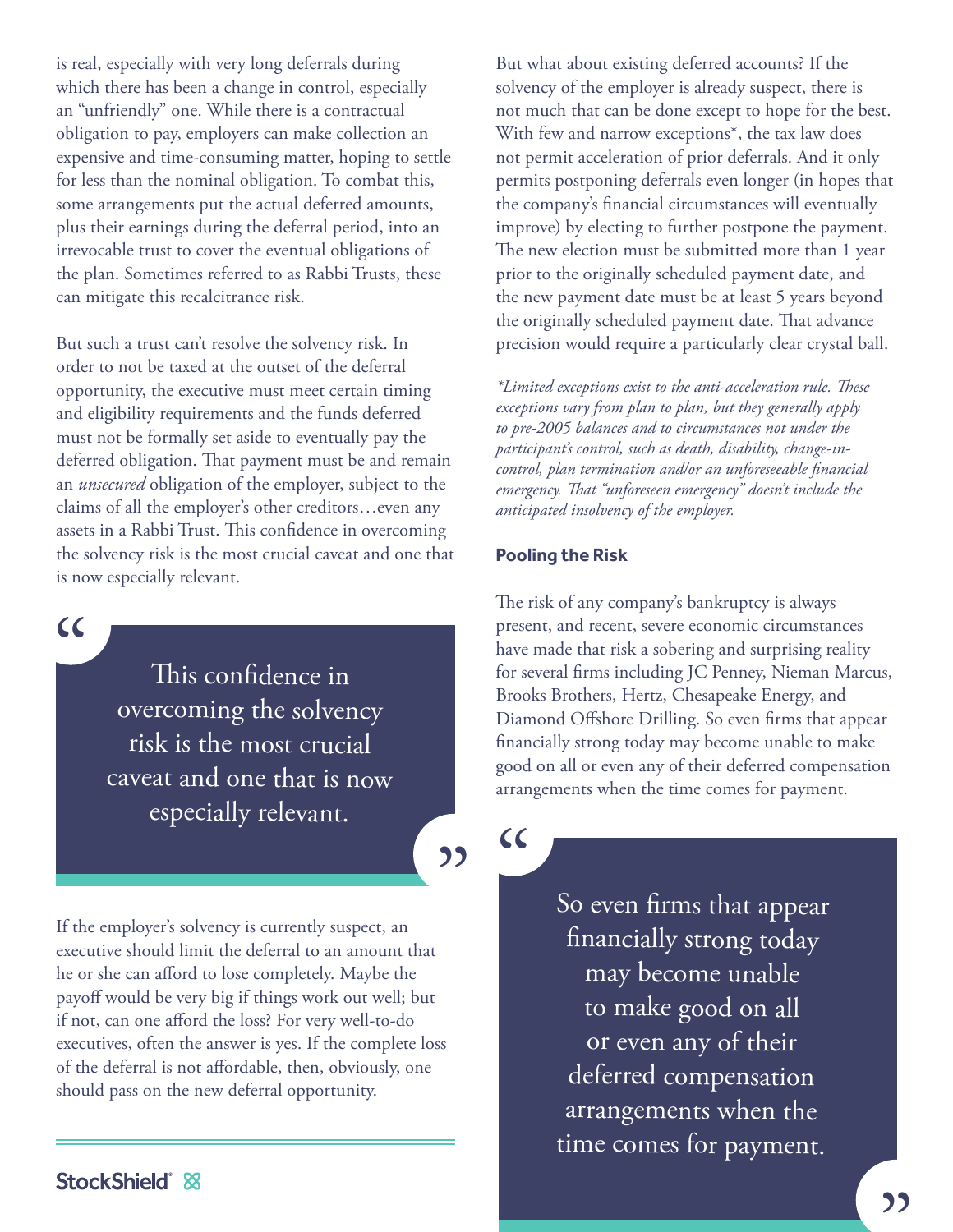I've recently been introduced to a novel arrangement just created by StockShield (www.stockshield.com) that may prove to be an effective remedy for executives with large deferred comp balances. Through their "Deferred Compensation Protection Trust," a sizeable number (10 or more) of deferred compensation plan participants, from a diversified group of solvent companies, each contribute an annual amount, as if an insurance premium, for a period of 5 or 10 years. The premiums are invested in Treasury instruments to eliminate any default risk. To keep the pooling equitable, each participant must protect an equivalent deferred comp balance (say, \$1 million) and must pay a premium that reflects the current solvency risk of the employer.

The annual premium might be in the neighborhood of 1% of the "insured" balance, so \$10,000 per year for a \$1 million deferred compensation balance. At the end of that timeframe, if any bankruptcies have occurred, the participants in bankrupt plans share the proceeds of the pool up to the amount of the initial insured balance. The others share whatever is left after StockShield has covered its costs and profits. It is possible no bankruptcies occur, in which case the pooled cash is refunded back to participants, less any applicable fees and costs. This possibility…even likelihood…of getting almost all of the premium back significantly reduces the cost of insolvency risk protection.

Clearly, this won't be a solution for executives with relatively small balances or those who don't have the wherewithal to pay an additional, substantial "insurance" premium. But for those many executives with very large existing deferred accounts, this could be a very worthwhile option.

: "

For those many executives with very large existing deferred accounts, this could be a very worthwhile option.

#### **Non-Qualified Deferred Compensation of S&P 500 Companies: Account Balances of Named Executive Officers based on 2020 Proxy Disclosures**



#### **Non-Qualified Deferred Compensation of S&P 500 Companies: Cities with the Largest Account Balances based on 2020 Proxy Disclosures**



*\* The total for Washington DC includes \$406 million for the CEO of one company.*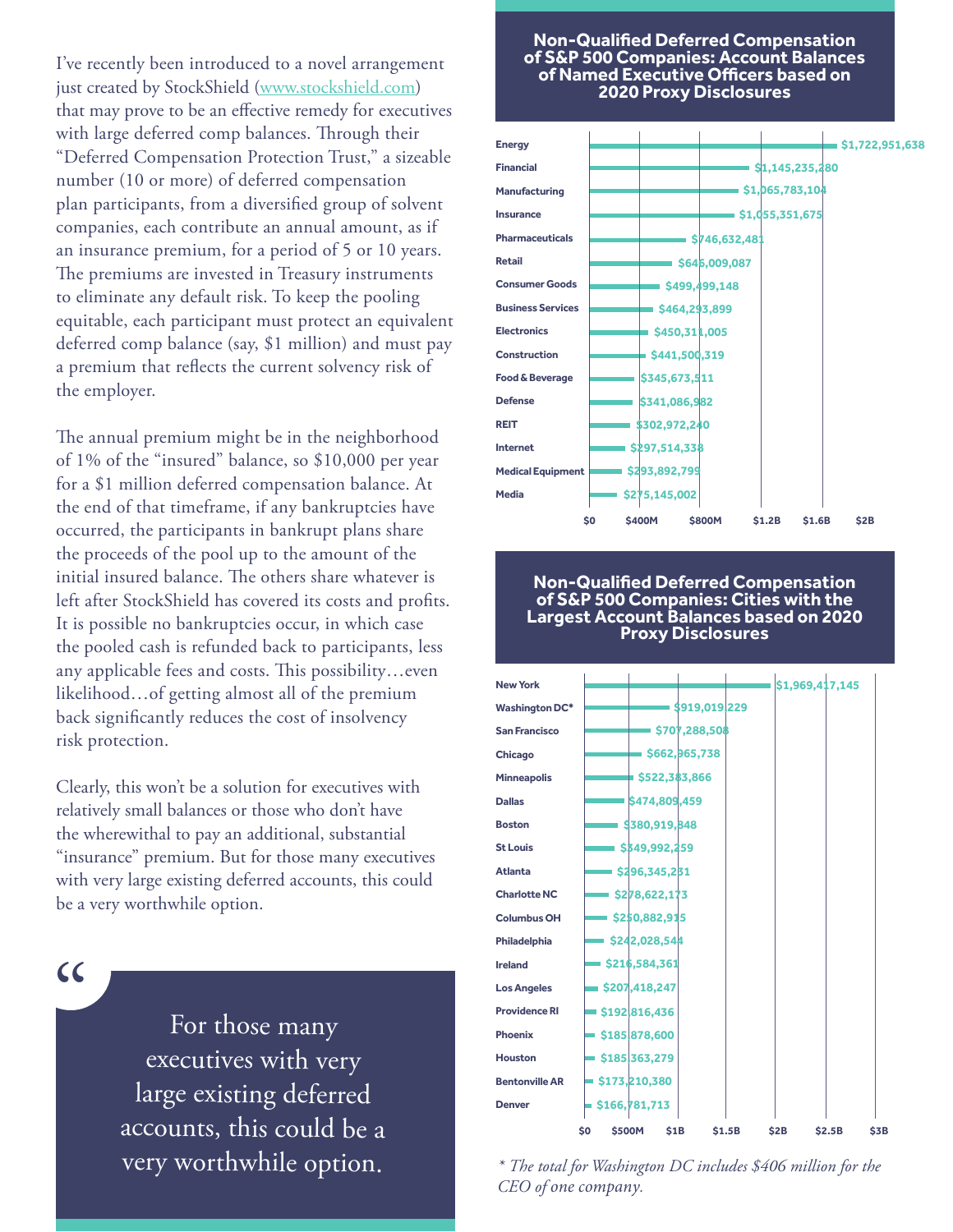#### **Diversifying Concentration Risk**

For more modest account holders, the appropriate protection is a careful assessment of how much risk is affordable. Concentrating too much of one's wealth in the unsecured promises of one company is even less safe than not diversifying risks among many investment options. As in every other financial decision, the threshold question is how much one can afford to lose.

Please note this article is intended to apply only to *voluntary* compensation deferrals…not the very common *supplemental* plans that many employers also provide. Most supplemental plans represent only *employer* contributions, so long as an employee is not required to forego some other benefit, these plans are very attractive despite potentially higher tax rates in the future and insolvency risk. The investment returns, whatever they are after taxes and after insolvency risks, are in effect infinite. Even if the result turns out to be zero, the employee invested no compensation amounts. Still, like voluntary deferral plans, supplemental plans can also be protected from insolvency risk with the Deferred Compensation Protection Trust from StockShield (www.stockshield.com).

### **Summary of Key Take-Aways**

*If* the following caveats can be overcome, there is probably no better investment vehicle than Non-Qualified Deferred Compensation for executives who have already exhausted their opportunities under qualified plans and IRAs.

| <b>Caveat</b>                        | <b>Potential Solution</b>                                                                                                                                     |
|--------------------------------------|---------------------------------------------------------------------------------------------------------------------------------------------------------------|
| Risk of Higher Taxes in the Future   | Robust Pre-Tax Compounding of Returns over<br><b>Relatively Long Deferrals</b><br>and/or<br>Retiring in a Low-Tax State and Taking Payments<br>Over 10+ Years |
| Recalcitrance Risk (Change of Heart) | Rabbi Trust                                                                                                                                                   |
| <b>Bankruptcy/Insolvency Risk</b>    | <b>Deferred Compensation Protection Trust</b>                                                                                                                 |